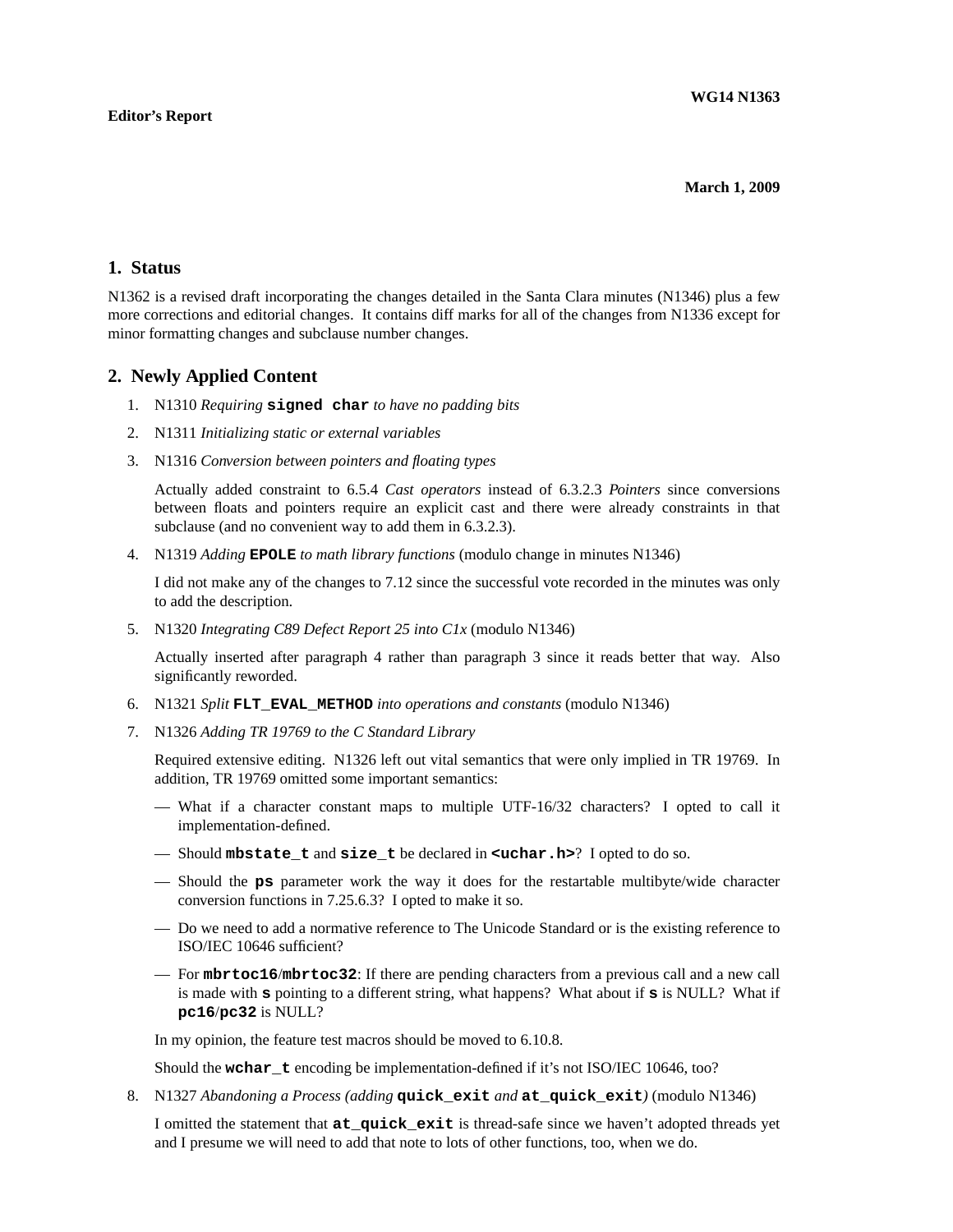For consistency, I generalized the agreed-to prohibition against **quick\_exit** handlers calling **exit** and the existing prohibition against **exit** handlers calling **exit** by making it undefined for a program to call either **exit** or **quick\_exit** more than once, or to call both of them. I also extended the current prohibition against **longjmp** out of an **exit** handler to apply to **quick\_exit** handlers, too.

Conversely,Iadded **quick\_exit** to the list of functions that can be safely called from an asynchronous signal handler.

I replicated the footnote from **at\_quick\_exit** noting that **exit** and **quick\_exit** handlers are distinct under **atexit** as well.

There is a conflict between the description of **quick\_exit**, which says that file buffers are not flushed, and the description of **\_Exit**, which says that whether file buffers are flushed is implementation-defined.

9. N1330 *Static Assertions* (modulo N1346)

Is the exception of characters not in the basic source character set appropriate for C?

For the footnote in 6.6 about uses of integer constant expressions (102), I made the list nonexhaustive and indexed all the uses.

The committee did not discuss where to define the **static\_assert** macro; I opted to do so in **<assert.h>**. We may want to discuss whether it should go elsewhere instead.

- 10. N1338 *More Thoughts on Implementing* **errno** *as a Macro*
- 11. N1346 *Draft Minutes for September 2008 (3.2 Report of the Project Editor)* [Update Annex C (Sequence Points) to match revised text]

#### **3. Still Pending**

1. N1333 *Unicode and Raw String Literals*

This will require extensive editing to integrate with the changes from TR 19769 and to remove C++-isms. I also note that additional changes are needed to separate *universal-character-name* from *escape-sequence* in addition to those in the paper.

### **4. Previously Applied Content**

- 1. N1252 *A finer-grained specification of sequencing*
- 2. N1282 *Clarification of Expressions*
- 3. N1285 *C++ parallel memory model* (factored approach)
- 4. N1300 *Draft minutes for April 2008* 9.19 *N1271*

# **5. N1336 Errata**

1. In 6.10.8, the \_\_STDC\_MB\_MIGHT\_NEQ\_WC\_\_ macro was erroneously placed in paragraph 1 (required macros) rather than in paragraph 2 (optional macros).

## **6. My comments**

- 1. I have added a description of the diff marks to the Abstract for those who are not familiar with them.
- 2. In the description of the lists of type specifiers in 6.7.2p2, I have changed ''more than one multiset on a line'' to ''more than one multiset per item'' since some of the lists now occupy multiple lines.
- 3. In accordance with discussions on the WG14 reflector, I have clarified the return behavior of the various **scanf** functions.